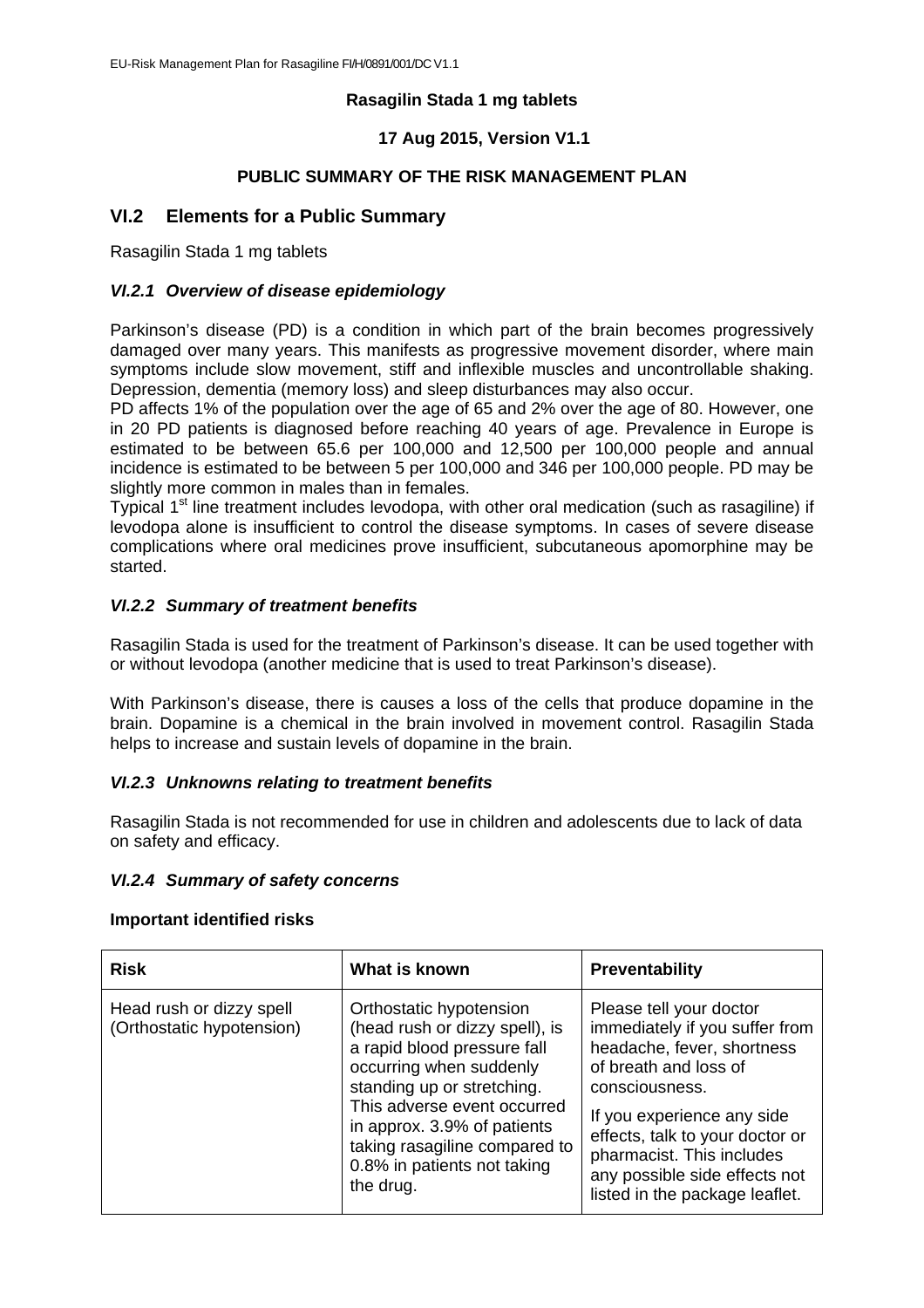| Serotonin syndrome                                                                                                                                                                                            | Serotonin syndrome is<br>caused by an excessive level<br>of chemical serotonin,<br>leading to a spectrum of<br>specific symptoms including<br>confusion, agitation and<br>headache. Symptoms may<br>range from barely perceptible<br>to fatal.                                                                                                                                                                                                                                                                                                                                    | Please tell your doctor<br>immediately if you suffer from<br>any of the following:<br>Agitation or restlessness<br>Confusion<br>$\bullet$<br>Rapid heart rate and<br>$\bullet$<br>high blood pressure<br><b>Dilated pupils</b><br>٠<br>Loss of muscle<br>coordination or twitching<br>muscles<br>Muscle rigidity<br>Heavy sweating<br>$\bullet$<br>Diarrhea<br>Headache<br>Shivering<br>$\bullet$<br>Goose bumps |
|---------------------------------------------------------------------------------------------------------------------------------------------------------------------------------------------------------------|-----------------------------------------------------------------------------------------------------------------------------------------------------------------------------------------------------------------------------------------------------------------------------------------------------------------------------------------------------------------------------------------------------------------------------------------------------------------------------------------------------------------------------------------------------------------------------------|------------------------------------------------------------------------------------------------------------------------------------------------------------------------------------------------------------------------------------------------------------------------------------------------------------------------------------------------------------------------------------------------------------------|
| Impulse control disorders                                                                                                                                                                                     | Impulse control disorder is a<br>psychiatric disorder which is<br>characterized by impulsivity.<br>Patients with an impulse<br>control disorder can't resist<br>the urge to do something<br>harmful to themselves or<br>others. Impulse control<br>disorders include addictions<br>to alcohol or drugs, eating<br>disorders, compulsive<br>gambling, paraphilias sexual<br>fantasies and behaviors<br>involving non-human objects,<br>suffering, humiliation or<br>children, compulsive hair<br>pulling, stealing, fire setting<br>and intermittent explosive<br>attacks of rage. | Tell your doctor immediately<br>if you suffer from changes in<br>your impulsivity or your urge.<br>If you experience any side<br>effects, talk to your doctor or<br>pharmacist. This includes<br>any possible side effects not<br>listed in the package leaflet.                                                                                                                                                 |
| Simultaneous use with<br>antidepressants or other<br>drugs<br>(Concomitant use with<br>antidepressants (SSRI, SnRI,<br>tricyclic and tetracyclic<br>antidepressants), CYP1A2<br>inhibitors or MAO inhibitors) | Serious adverse reactions<br>(e.g. confusion, sleep,<br>dyspnea) disorder have been<br>reported with the<br>concomitant use of SSRIs<br>(e.g. citalopram, fluoxetine),<br>SNRIs (e.g. tapentadol),<br>tricyclic/ tetracyclic<br>antidepressants (e.g.<br>amitriptyline, desipramine)<br>and MAO inhibitors (e.g.<br>moclobemide, selegiline).                                                                                                                                                                                                                                     | Please inform your doctor<br>immediately about your co-<br>medication and any changes<br>in your co-medication.<br>If you experience any side<br>effects, talk to your doctor or<br>pharmacist. This includes<br>any possible side effects not<br>listed in the package leaflet.                                                                                                                                 |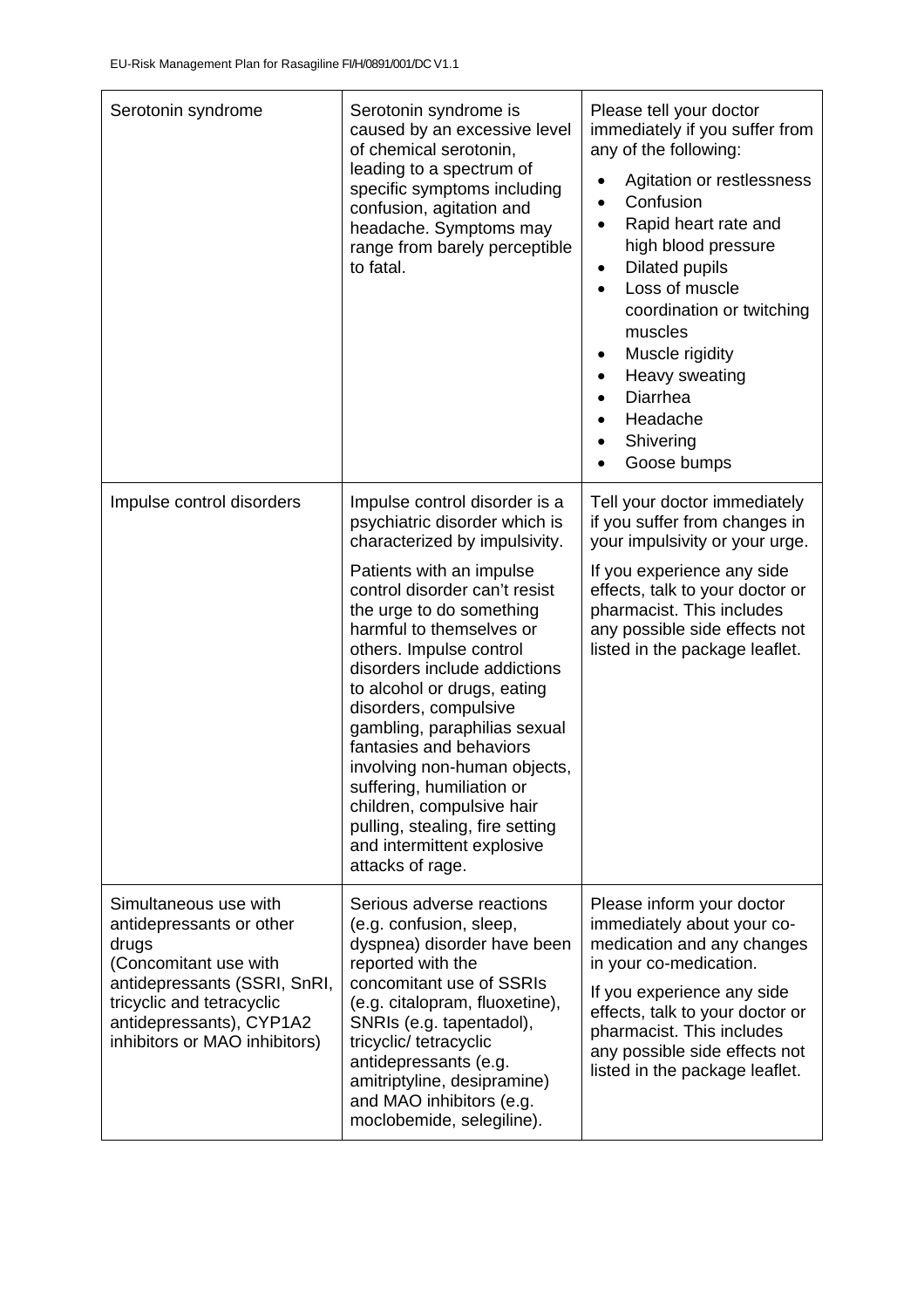### **Important potential risks**

| <b>Risk</b>                                                                                                    | What is known (Including reason why it is considered a<br>potential risk)                                                                                                                                                                                                                                                                                                                                            |
|----------------------------------------------------------------------------------------------------------------|----------------------------------------------------------------------------------------------------------------------------------------------------------------------------------------------------------------------------------------------------------------------------------------------------------------------------------------------------------------------------------------------------------------------|
| High blood pressure<br>(Hypertension)                                                                          | In a dose escalation study in patients on chronic levodopa<br>therapy treated with 10 mg/day of rasagiline, there were<br>reports of cardiovascular undesirable reactions (including<br>hypertension and postural hypotension) which resolved<br>following treatment discontinuation.                                                                                                                                |
| Skin cancer<br>(Malignant Melanoma)                                                                            | During the clinical development program, the occurrence of<br>cases of melanoma prompted the consideration of a possible<br>association with rasagiline. The data collected suggests that<br>Parkinson's disease, and not any medicinal products in<br>particular, is associated with a higher risk of skin cancer (not<br>exclusively melanoma). Any suspicious skin lesion should be<br>evaluated by a specialist. |
| Simultaneous use with<br>pethidin or other drugs<br>(Concomitant use with<br>pethidine or<br>sympathomimetics) | Serious adverse reactions have been reported with the<br>concomitant use of pethidine and MAO inhibitors including<br>another selective MAO-B inhibitor. The concomitant<br>administration of rasagiline and pethidine is contraindicated.<br>At least 14 days must elapse between discontinuation of<br>rasagiline and initiation of treatment with MAO inhibitors or<br>pethidine.                                 |

# **Missing information**

| <b>Risk</b>                     | What is known                                                                                                                                                                                                                      |
|---------------------------------|------------------------------------------------------------------------------------------------------------------------------------------------------------------------------------------------------------------------------------|
| Pregnant and lactating<br>women | For rasagiline no clinical data on exposed pregnancies is<br>available. Animals studies do not indicate direct or indirect<br>harmful effects with respect to pregnancy, embryonal/foetal<br>development or postnatal development. |
|                                 | Experimental data indicated that rasagiline inhibits prolactin<br>secretion and thus, may inhibit lactation. It is not known<br>whether rasagiline is excreted in human milk.                                                      |

# *VI.2.5 Summary of risk minimisation measures by safety concern*

All medicines have a Summary of Product Characteristics (SPC) which provides physicians, pharmacists and other health care professionals with details on how to use the medicine, the risks and recommendations for minimising them. An abbreviated version of this in lay language is provided in the form of the package leaflet (PL). The measures in these documents are known as routine risk minimisation measures.

This medicine has no additional risk minimisation measures.

# *VI.2.6 Planned post authorisation development plan*

No post-authorisation studies have been imposed or are planned.